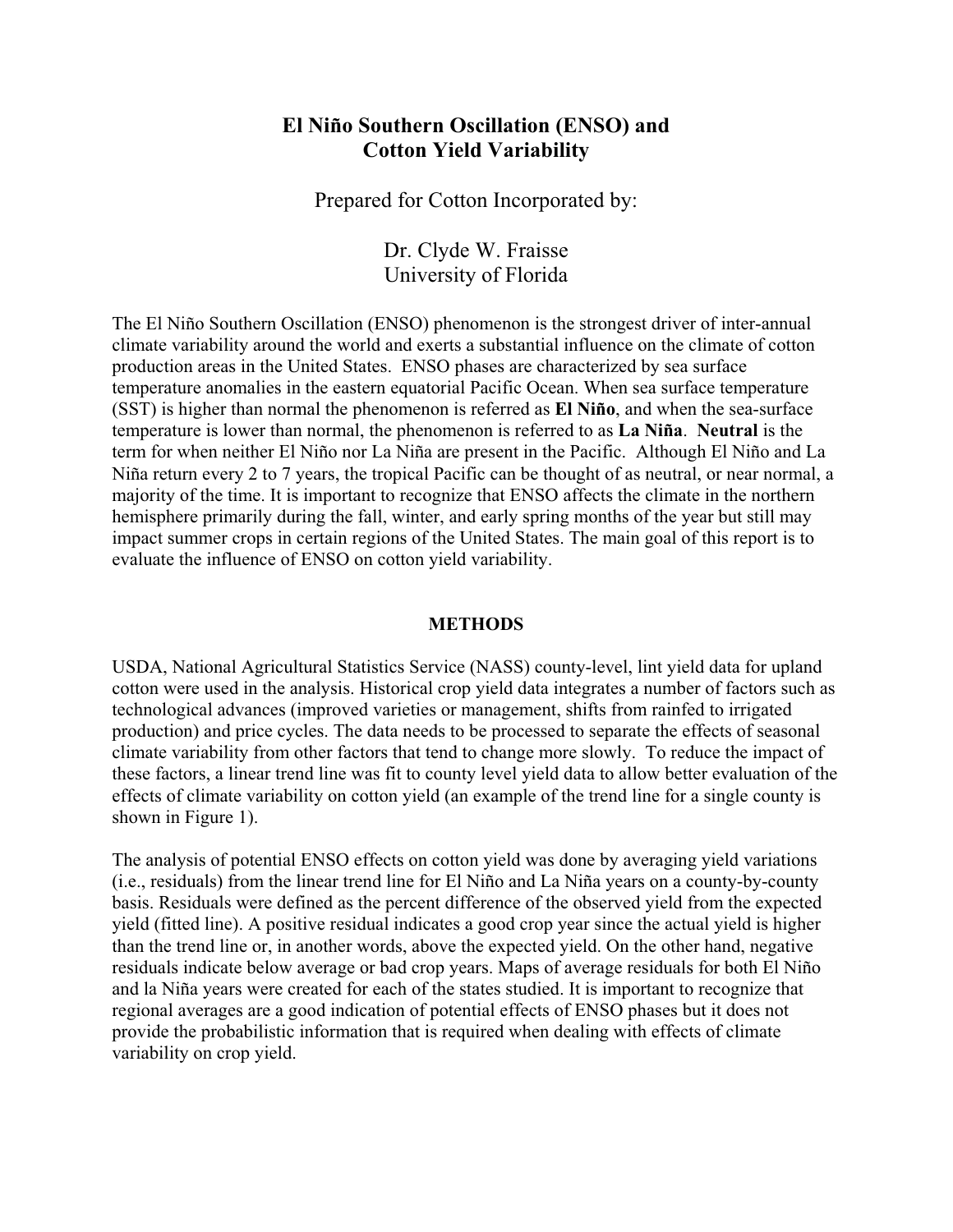Data from 1965 to 2005 were used in the analysis, and counties where cotton has not been grown in the last five years or where at least ten years of data were available were excluded.



USDA-NASS Yield (lbs/ac)

Figure 1. Cotton yield for Houston County, AL according to the USDA-NASS database.

## **RESULTS**

Figures 2 to 4 show average deviations from the yield trend line during neutral, El Niño, and La Niña years, respectively. From these figures it appears in neutral years, most states along the east coast and Alabama gulf coast experienced better than average yields, while Texas experienced below average yields, and yield were fairly typical in the mid-south states. Climate during neutral years is highly variable and results should be taken with caution. During El Niño years, areas in the southeast tend to have lower yields, while yields tend to be higher in the midsouth. In La Nina years, yields are reduced in both the mid-south and southeast states, with trends less clear in Texas. These results suggest producers may use climate forecast to adjust expected yield goals for the season. For example, a farmer in west Texas should expect above normal yields in an El Niño year and adjust fertilizer and seeding rates accordingly. Additional research is current under way to determine how significant the yield differences are during ENSO phases and what additional climate-derived indices can help predicting cotton yields.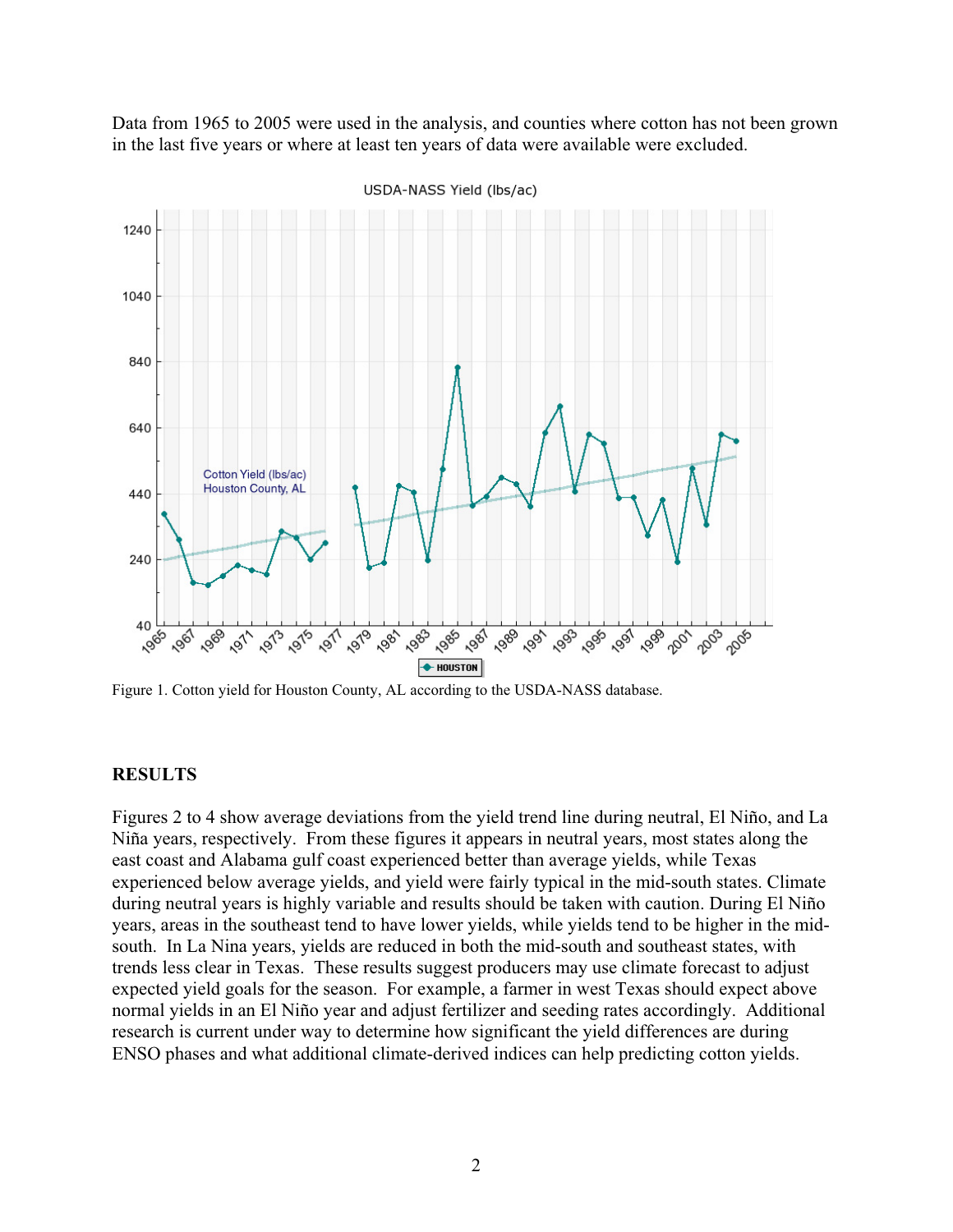This information can also be useful when planning how to distribute acres among crops. The Southeast Climate Consortium (http://www.agclimate.org) maintains information on the impact of ENSO events on major crops in the southeast. You can also find an update of the current ENSO phase at that site.